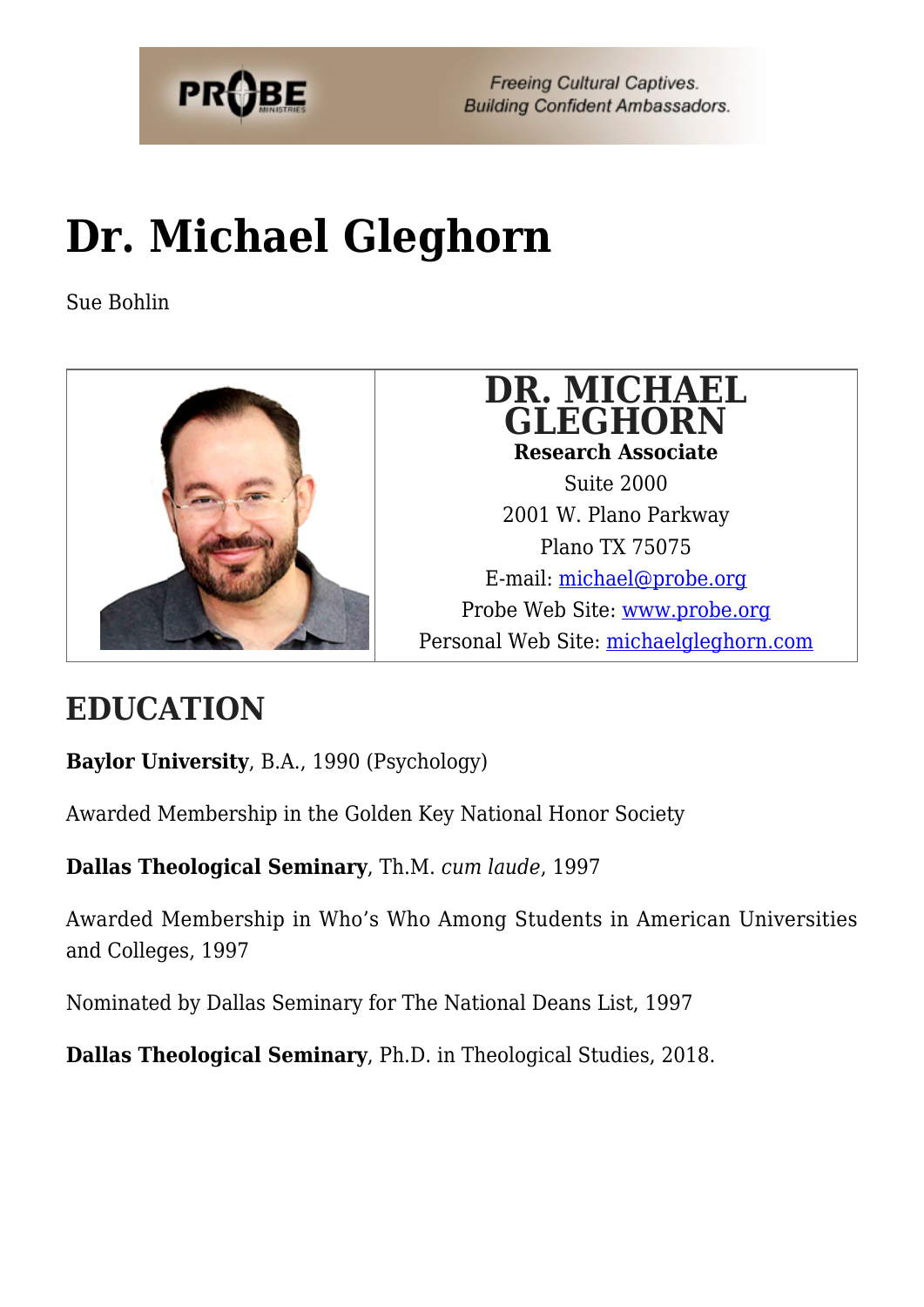

## **MINISTRY EXPERIENCE**

#### **Christway Academy**, Duncanville, TX

Prior to coming on staff with Probe he taught the following courses: U.S History I and II, World Geography, World History, Old Testament Theology, and Christian Philosophy and Competing Worldviews.

#### **Probe Ministries**, Plano, TX

His responsibilities at Probe include writing articles for Probe's daily radio program and website, developing various apologetics-related curricula with other Probe staff, answering e-mail theology questions, and teaching at Probe conferences and other speaking engagements.

#### **Grand Canyon University**, Phoenix, Arizona

He teaches a course in Christian Worldview to online university students. His responsibilities include teaching course material, grading papers, projects, and assignments, and interacting with students about important ideas and concepts in the course.

## **PROBE PUBLICATIONS**

[Ancient Evidence for Jesus from Non-Christian Sources](https://www.probe.org/ancient-evidence-for-jesus-from-non-christian-sources-2/) [The Reliability of Kings and Chronicles](https://www.probe.org/the-reliability-of-kings-and-chronicles/) [Christ and the Human Condition](https://www.probe.org/christ-and-the-human-condition/) [Reasonable Faith](https://www.probe.org/reasonable-faith-2/) [Tradition and Scripture](https://www.probe.org/tradition-and-scripture-2/) [Prophecies of the Messiah](https://www.probe.org/prophecies-of-the-messiah/) [The All-Powerful God](https://www.probe.org/the-all-powerful-god/) [Those Admirable English Puritans](https://www.probe.org/those-admirable-english-puritans/) [Historical Criticism and the Bible](https://www.probe.org/historical-criticism-and-the-bible/) [Ancient Perspectives on Happiness](https://www.probe.org/ancient-perspectives-on-happiness/)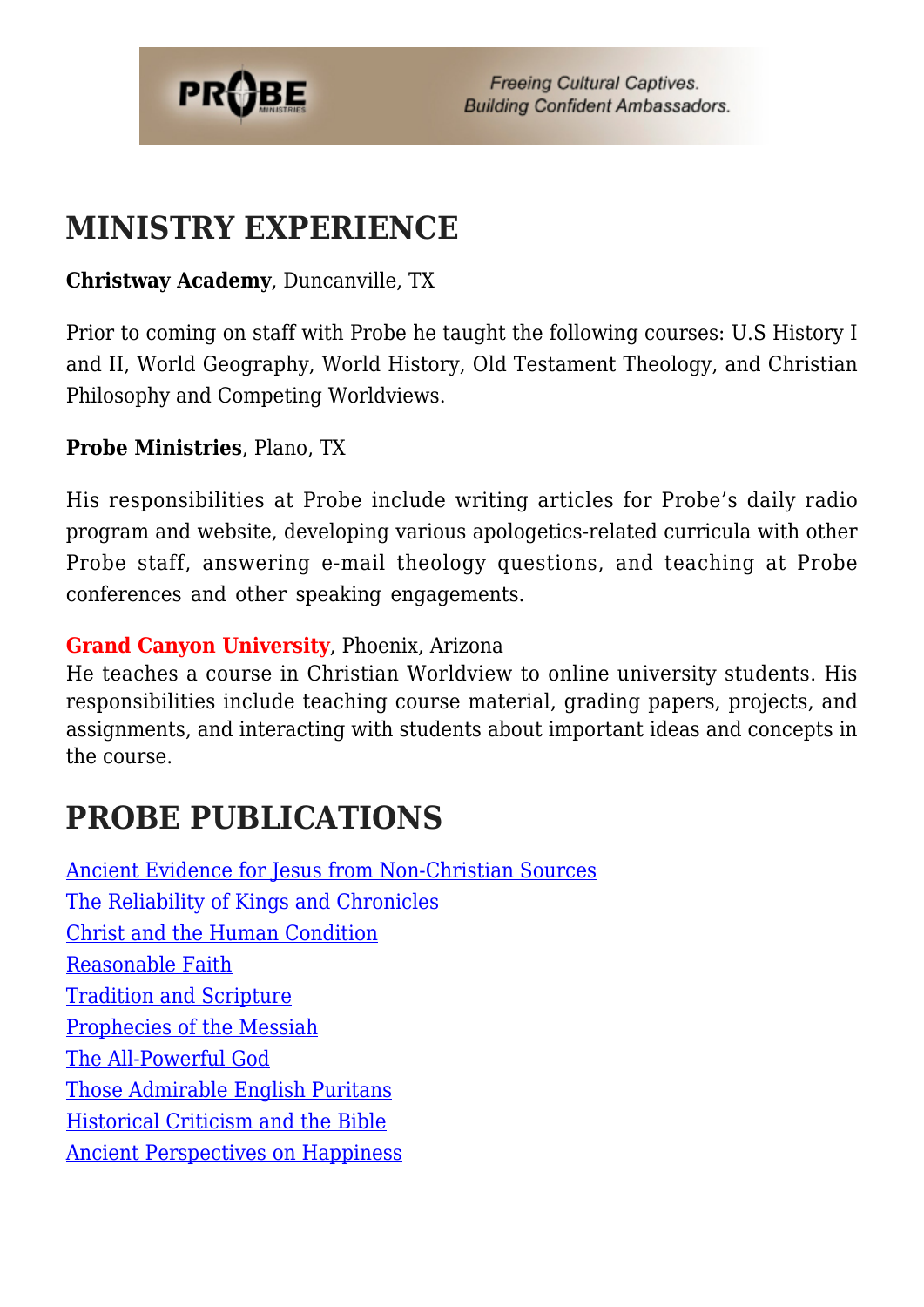

**Freeing Cultural Captives. Building Confident Ambassadors.** 

[The All-Present God](https://www.probe.org/the-all-present-god/) [Hume's Critique of Miracles](https://www.probe.org/humes-critique-of-miracles/) [C.S. Lewis, the BBC, and Mere Christianity](https://www.probe.org/c-s-lewis-the-bbc-and-mere-christianity/) [A Pilgrim's Progress: Suffering in the Life of John Bunyan – A Christian View of](https://www.probe.org/a-pilgrims-progress-suffering-in-the-life-of-john-bunyan/) [Suffering](https://www.probe.org/a-pilgrims-progress-suffering-in-the-life-of-john-bunyan/) [Augustine on Popular Culture: Ancient Take on a Modern Problem](https://www.probe.org/augustine-on-popular-culture-ancient-take-on-a-modern-problem/) [Exploring God's Relationship to Time](https://www.probe.org/exploring-gods-relationship-to-time/) [Did Christianity Borrow from Pagan Religions?](https://www.probe.org/did-christianity-borrow-from-pagan-religions/) [There is a God](https://www.probe.org/there-is-a-god/) [Dealing with Doubt in Our Christian Faith](https://www.probe.org/dealing-with-doubt/) [Gospel Truth or Fictitious Gossip?](https://www.probe.org/gospel-truth-or-fictitious-gossip/) [Problems and Promises of Petitionary Prayer](https://www.probe.org/problems-and-promises-of-petitionary-prayer/) [Did Jesus Really Perform Miracles?](https://www.probe.org/did-jesus-really-perform-miracles/) [Redeeming the Da Vinci Code](https://www.probe.org/redeeming-the-da-vinci-code/) [Crime and Punishment – A Christian View of Dostoevsky's Classic Novel](https://www.probe.org/crime-and-punishment/) [The Gospel of Judas \[Michael Gleghorn\]](https://www.probe.org/the-gospel-of-judas-michael-gleghorn/) [The Lion, the Witch and the Wardrobe: Reflections on Its Meaning](https://www.probe.org/the-lion-the-witch-and-the-wardrobe-reflections-on-its-meaning/) [C.S. Lewis and the Riddle of Joy](https://www.probe.org/c-s-lewis-and-the-riddle-of-joy/) [Why We Shouldn't Hate Philosophy: A Biblical Perspective](https://www.probe.org/why-we-shouldnt-hate-philosophy/) [History and the Christian Faith](https://www.probe.org/history-and-the-christian-faith/) [The Law of Rewards](https://www.probe.org/the-law-of-rewards/) [The Urantia Book – A Biblical Worldview Perspective](https://www.probe.org/the-urantia-book/) [UFOs and Alien Beings – A Christian Worldview Response](https://www.probe.org/ufos-and-alien-beings/) [Reiki: A Christian Perspective](https://www.probe.org/reiki/) [Wicca: A Biblical Critique](https://www.probe.org/wicca-a-biblical-critique/) [Yoga and Christianity: Are They Compatible?](https://www.probe.org/yoga-and-christianity-are-they-compatible/) [Astrology: Do the Heavens Declare the Destiny of Man?](https://www.probe.org/astrology-do-the-heavens-declare-the-destiny-of-man/) [Evaluating Miracle Claims](https://www.probe.org/evaluating-miracle-claims/)

[Philosophical Taoism: A Christian Appraisal](https://www.probe.org/philosophical-taoism-a-christian-appraisal/)

[Putting the Brakes on Human Genetic Engineering](https://www.probe.org/putting-the-brakes-on-human-genetic-engineering/)